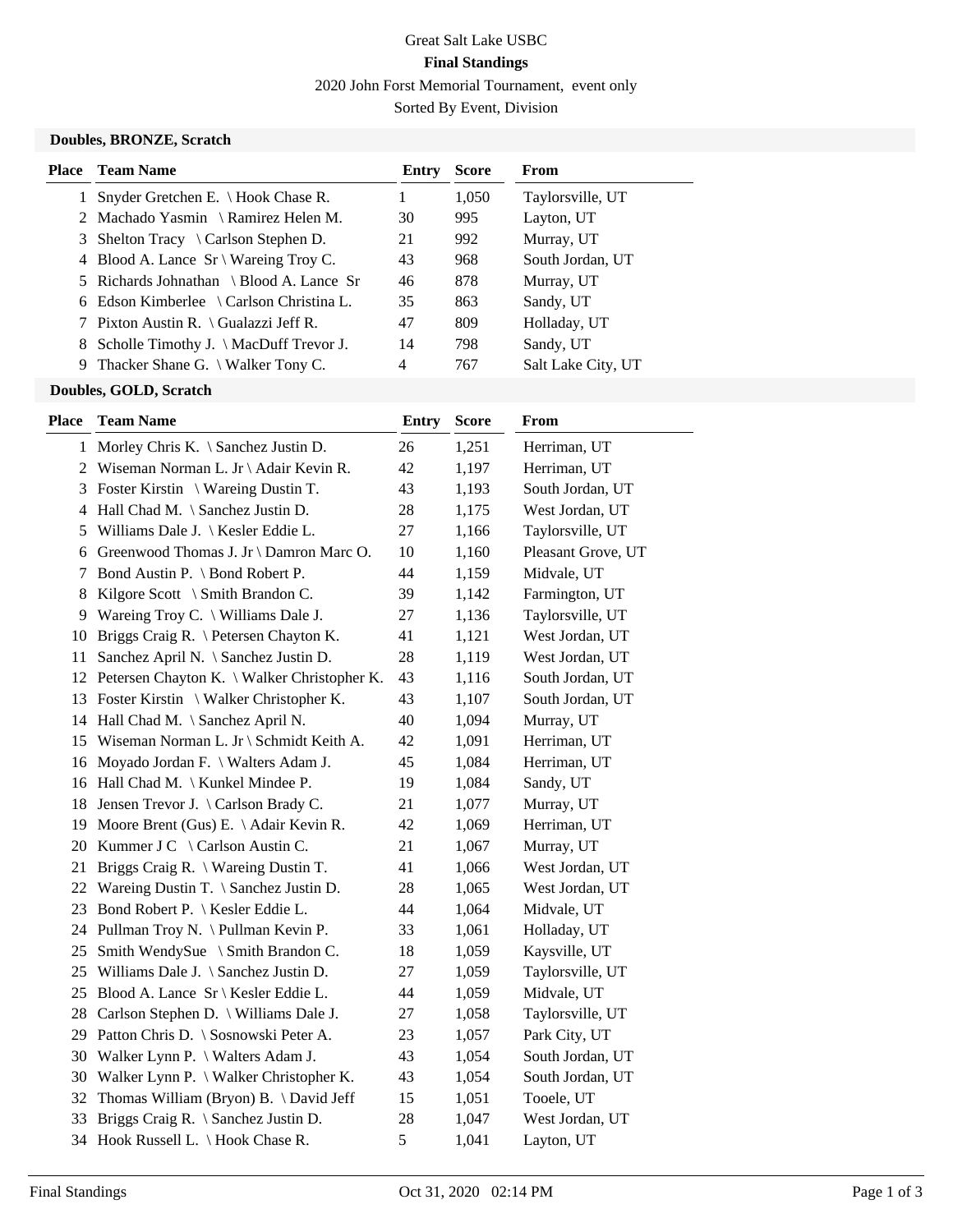# Great Salt Lake USBC **Final Standings**

2020 John Forst Memorial Tournament, event only

Sorted By Event, Division

#### **Doubles, GOLD, Scratch**

| Place | <b>Team Name</b>                                     | Entry | <b>Score</b> | <b>From</b>               |
|-------|------------------------------------------------------|-------|--------------|---------------------------|
|       | 34 Williams Dale J. \ Walters Adam J.                | 27    | 1,041        | Taylorsville, UT          |
|       | 34 Cedeno Jose C. \ Seguera Luis E.                  | 29    | 1,041        | Taylorsville, UT          |
| 37    | Harrington Craig P. \ Sanchez Justin D.              | 28    | 1,039        | West Jordan, UT           |
| 38    | Williams Dale J. $\mathcal S$ mith Brandon C.        | 27    | 1,035        | Taylorsville, UT          |
| 39    | McHenry Jeffrey \ Petersen Chayton K.                | 48    | 1,032        | West Valley City, UT      |
| 40    | Adair Kevin R. \ Newberry Dale R.                    | 42    | 1,027        | Herriman, UT              |
| 41    | Redmond Christopher P. \ Redmond Trevor C.           | 49    | 1,024        | West Valley City, UT      |
| 42    | Carlson Stephen D. \ Carlson Austin C.               | 21    | 1,021        | Murray, UT                |
| 43    | Goch Ron \ David Jeff                                | 16    | 1,013        | Tooele, UT                |
| 44    | Walker Lynn P. $\backslash$ Newberry Dale R.         | 43    | 1,011        | South Jordan, UT          |
| 45    | Williams Dale J. $\langle$ Briggs Craig R.           | 27    | 992          | Taylorsville, UT          |
| 46    | Adair Kevin R. \ Schmidt Keith A.                    | 42    | 987          | Herriman, UT              |
| 47    | Jensen Trevor J. $\setminus$ Bond Austin P.          | 25    | 985          | <b>SALT LAKE CITY, UT</b> |
| 48    | Sanchez April N. \ Morley Chris K.                   | 26    | 979          | Herriman, UT              |
| 49    | Carlson Brady C. \ Carlson Stephen D.                | 21    | 965          | Murray, UT                |
| 50    | Moyado Jordan F. \ Ellefsen Curtis G.                | 45    | 964          | Herriman, UT              |
| 50    | Briggs Scott L. $\langle$ Briggs Craig R.            | 41    | 964          | West Jordan, UT           |
| 52    | Moore Brent (Gus) E. $\setminus$ Syme Joseph L.      | 31    | 960          | West Valley City, UT      |
| 52    | Sosnowski Peter A. \ Carlson Austin C.               | 21    | 960          | Murray, UT                |
| 54    | Briggs Camron R. \ Briggs Craig R.                   | 41    | 951          | West Jordan, UT           |
| 55    | Azevedo Anthony M. \Coates Jason M.                  | 9     | 936          | Kearns, UT                |
| 56    | Briggs Craig R. \ Walters Adam J.                    | 41    | 933          | West Jordan, UT           |
| 57    | Carlson Austin C. \ Carlson Brady C.                 | 21    | 898          | Murray, UT                |
| 58    | Wilken (Carson) Andrew J. $\forall$ Williams Dale J. | 27    | 894          | Taylorsville, UT          |
| 59    | Funnye Erik T. \ Ellefsen Curtis G.                  | 45    | 869          | Herriman, UT              |
|       |                                                      |       |              |                           |

#### **Doubles, IRON, Scratch**

| Place Team Name                         | Entry | <b>Score</b> | From               |
|-----------------------------------------|-------|--------------|--------------------|
| 1 Badham Julie A. \ Smith WendySue      |       | 932          | Centerville, UT    |
| 2 Sjoden Glenn E. \ Perry Duane S.      | 6     | 900          | Stansbury Park, UT |
| 3 Patton Alison L. \ Patton Chris D.    | 22    | 873          | Park City, UT      |
| 4 Richards Tara L. \ Richards Johnathan | 46    | 838          | Murray, UT         |
| 5 White Morgan \ Ellefsen Curtis G.     | 45    | 819          | Herriman, UT       |
| 6 Poulson Julie A. \ Green Anna M.      | 11    | 815          | Salt Lake City, UT |
|                                         |       |              |                    |

### **Doubles, SILVER, Scratch**

|    | <b>Place</b> Team Name                        | Entry | <b>Score</b> | From                 |
|----|-----------------------------------------------|-------|--------------|----------------------|
|    | 1 Blood A. Lance $Sr \ Nalker$ Christopher K. | 43    | 1,090        | South Jordan, UT     |
|    | 2 Acurero Jorge M. \Acurero Eduardo M.        | 29    | 1,041        | Taylorsville, UT     |
|    | 3 Patton Chris D.   Kummer J C                | 24    | 1,034        | Park City, UT        |
|    | 4 Acurero Eduardo M. \ Cedeno Jose C.         | 29    | 1,029        | Taylorsville, UT     |
|    | 5 Boulton Joshua \ Majors Kenneth G.          | 37    | 1,024        | Woods Cross, UT      |
|    | 6 Kummer J C $\setminus$ Sosnowski Peter A.   | 23    | 1,023        | Park City, UT        |
|    | 7 Huang Peter \ Syme Joseph L.                | 31    | 1,022        | West Valley City, UT |
|    | 8 Hoagland Wayne A. \ World Stephen L.        | 3     | 1,009        | Salt Lake City, UT   |
|    | 9 Marcek Michael W. \ Eichhorst Scott A.      | 7     | 1,007        | Taylorsville, UT     |
| 10 | Blood A. Lance $Sr \ G$ reenwood Thomas J. Jr | -43   | 995          | South Jordan, UT     |